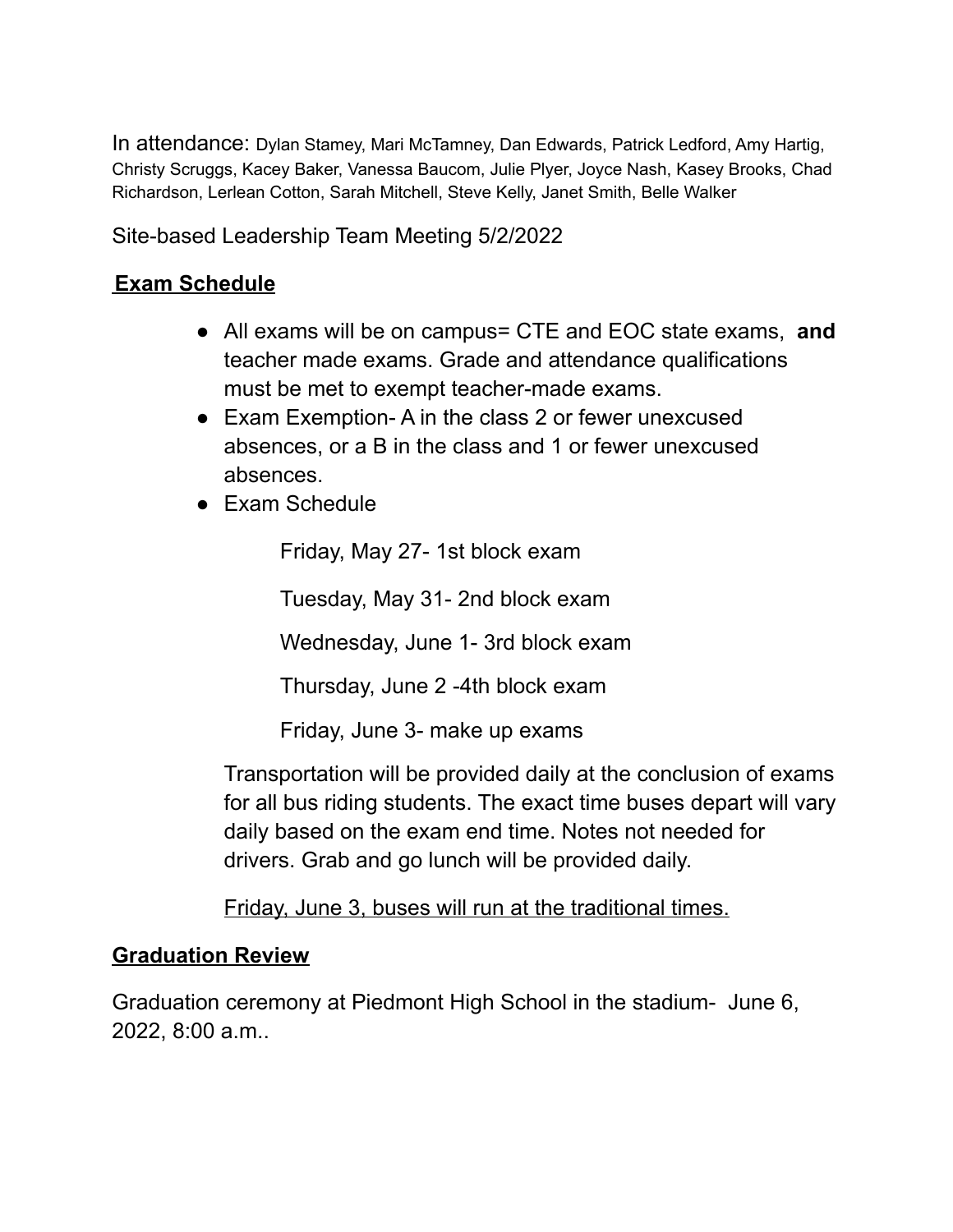Required graduation practice: June 3, 2022- seniors will be fed breakfast, take care of fees, turn in materials **and receive their graduation guest tickets.**

Students will report at 7 a.m. on graduation day, teacher time TBD.

Rain contingencies- delays will be handled as we do with athletic events

The graduation dress code will be enforced.

Seniors will receive EIGHT graduation guest tickets at graduation practice on June 3.

Live stream will occur, weather permitting

# **Flex time in School Schedule?**

We are considering adjusting the school day schedule to incorporate "Panther Time" or something similar- used to allow students to build connections- teams, clubs, tutoring, learning a new skill etc.

# **Thoughts and questions:**

How might that affect academies that have hours requirements to meet?

Could we incorporate this potentially during lunch break?

This could definitely allow an inclusiveness for our students that do not have transportation to attend before and after school events.

However, it needs to be structured if we are taking away from instructional time.

**Goal**: Get a committee together to discuss during the summer. A great deal of planning and structure would be required to make this successful.

# **Dress Code addendum**

Adding "crop tops" to the language presented in our dress code and treating it as a disciplinary action if they do not comply after being warned.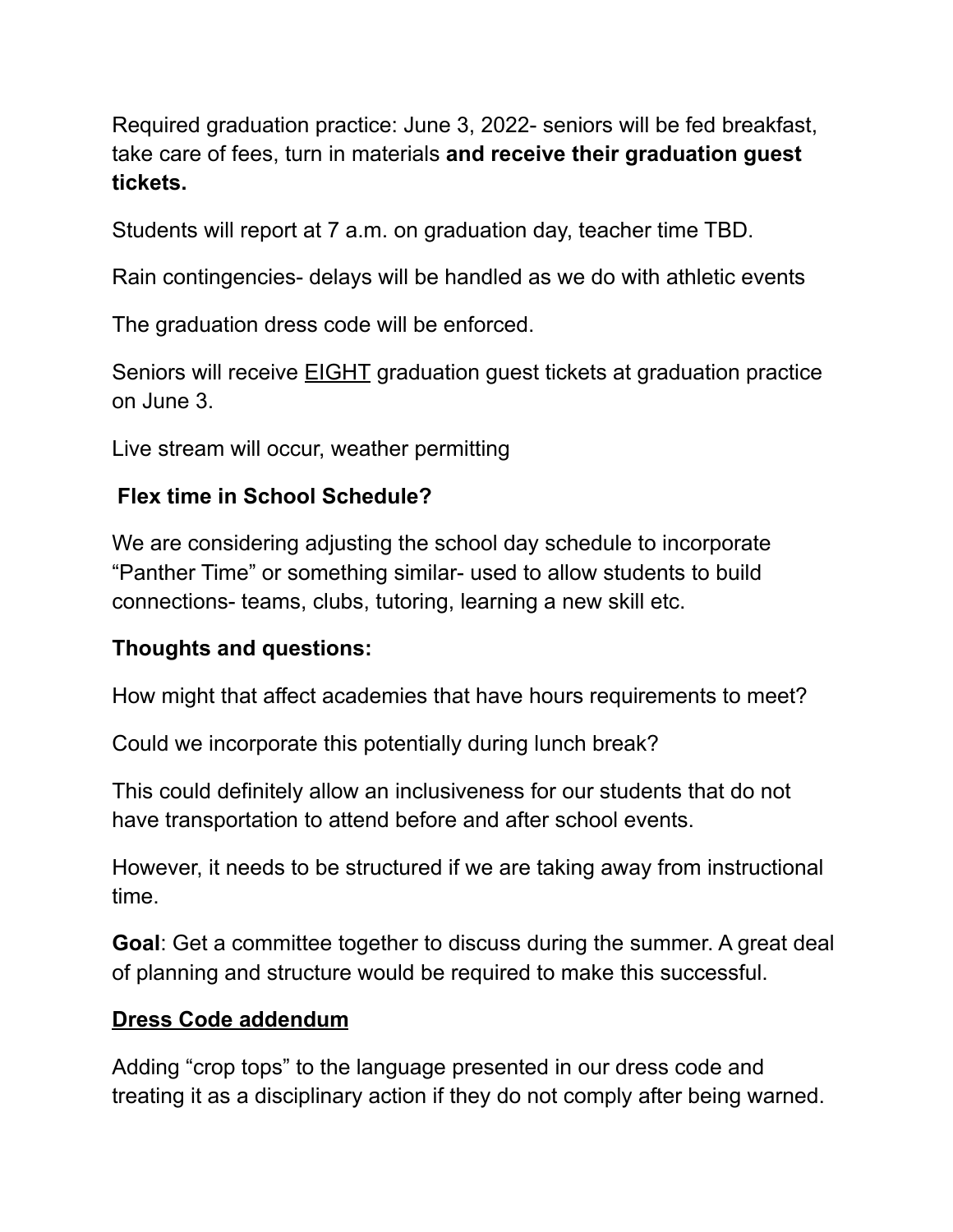# **Phone policy**

Discussion of the possibility of teachers collecting phones daily to improve the engagement during instruction and reduce distractions.

#### **Questions and concerns:**

Would parents support this endeavor? Would all teacher's buy in as well as set the appropriate example?

Also, discussion of the potential liability associated with this action. Mr. Stamey has begun communication with the county office to inquire about this matter.

Goal: create a potential teacher panel to discuss this further.

#### **Media Review and Media Advisory Committees**

These committees are outlined on the documents below. The intention is to make sure we are bringing age and content appropriate media and reading materials to our students while also protecting the autonomy of the teachers trying to engage students and cover curriculum.

**Open Forum**- nothing

# Media Advisory Committee 2022-2023

#### **Purpose**

• The School Media Advisory Committee's purpose is to select supplementary resources and library collection materials. Supplementary resources in the classroom include class sets of books, classroom collections, and teacher-selected resources for individual classes.

# **Responsibilities**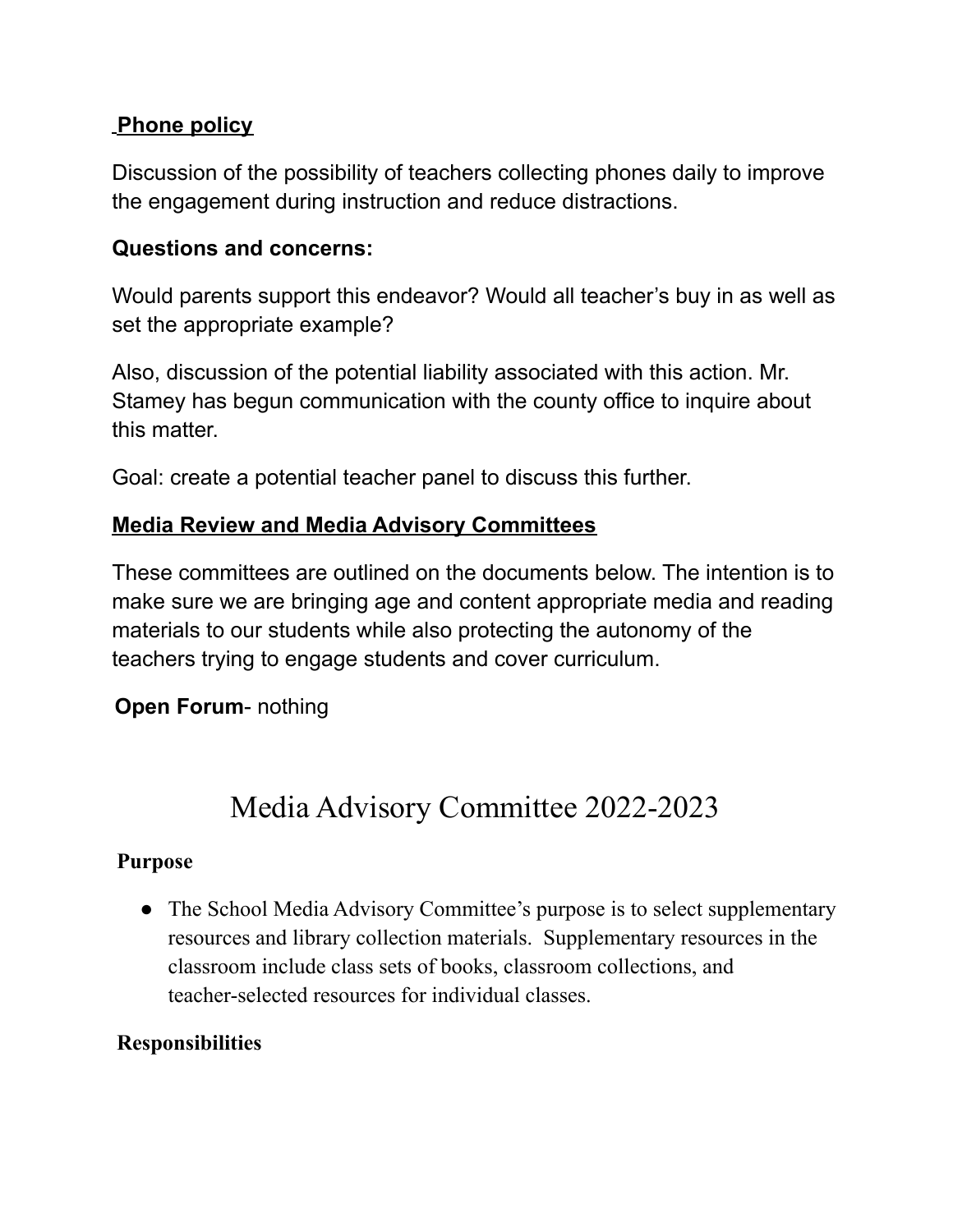- Members of the School Media Advisory Committee do not have to read all books suggested for the Media Center or for supplementary resources in the classroom.
- Members will use reputable, unbiased, and professionally-prepared book review tools to examine Media Center and supplemental classroom resources.
- Members will evaluate any gift items or donations that will be added to the Media Center or used as supplemental classroom resources.
- Members will evaluate the suggested resources for age appropriateness, educational significance, correlation to standards/objectives/curriculum, presentation of objectionable material, and overall purpose.
- The review process will begin with new Media Center and supplemental materials requested for purchase or implementation in the classroom.

# **Members**

- Admin representative
- Media Coordinator-Chair per BOE policy
- Jennifer Guignard-Math
- Andy Fisher-English
- Stacey Butera-Counseling
- Jen Pitt-English

# Media Review Committee

This the BOE doc that says the Media Review (Challenge) Committee will process all book/resource challenges by parents/community.

This would require reading the book and participating in committee discussion to determine if the book should be removed from the classroom/media center.

A majority vote determines whether a book is removed, NOT a unanimous vote. This committee would only meet if there was a book challenge.